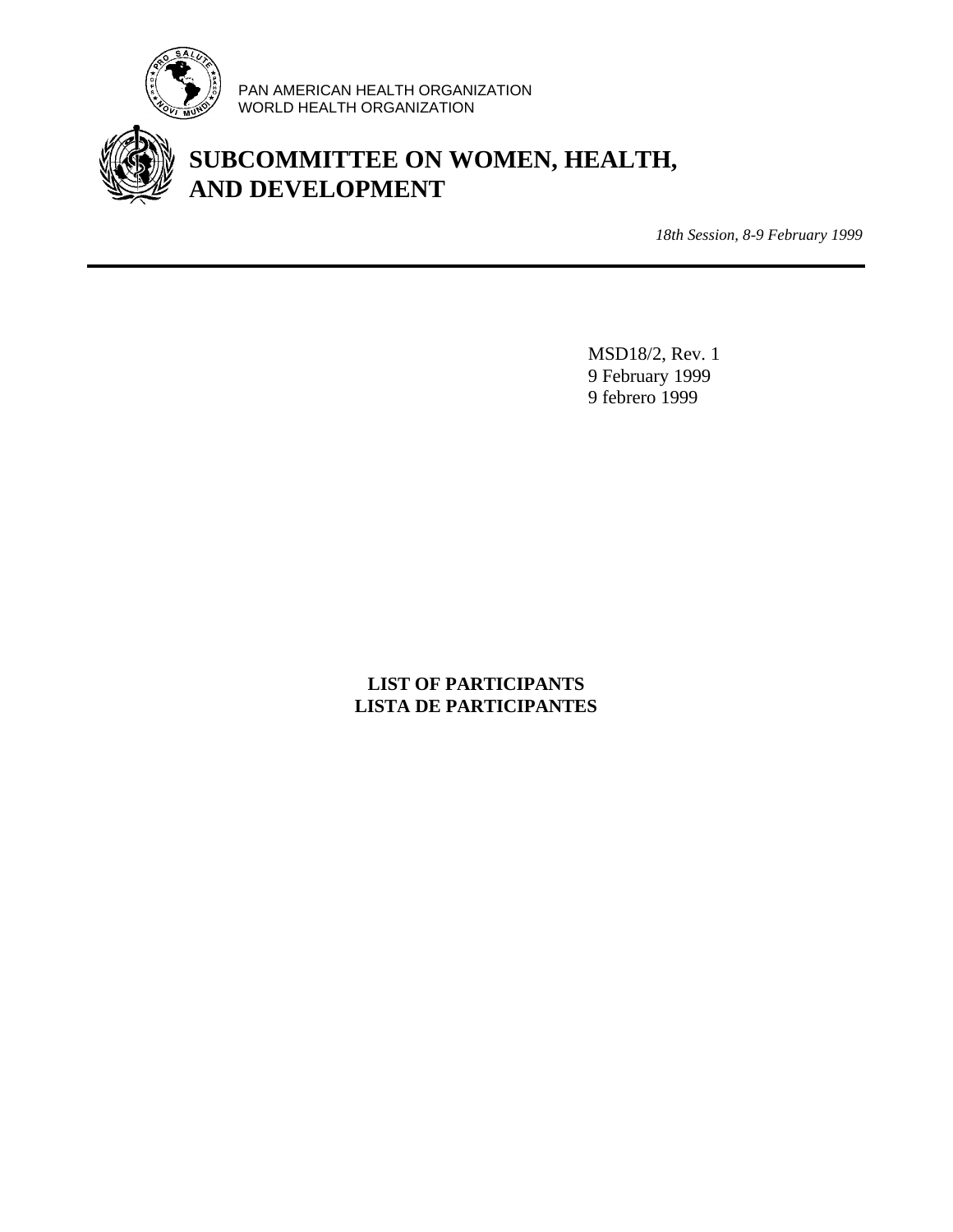### **MEMBERS OF THE SUBCOMMITTEE MIEMBROS DEL SUBCOMITÉ**

### **BRAZIL BRASIL**

Dra. Tania di Giacomo Lago Coordenadora da Área Técnica de Saúde da Mulher Ministério da Saúde Brasília

Ms. Lucia R. Pires Second Secretary Brazilian Mission to the Organization of American States Washington, D.C.

#### **COSTA RICA**

Dra. Xinia Carvajal Salazar Viceministra de Salud Pública Ministerio de Salud Pública San José

#### **CUBA**

Dr. Carlos Dotres Martínez Ministro de Salud Pública Ministerio de Salud Pública La Habana

Licda. Belkis Feliú Escalona Directora Nacional de Enfermería Ministerio de Salud Pública La Habana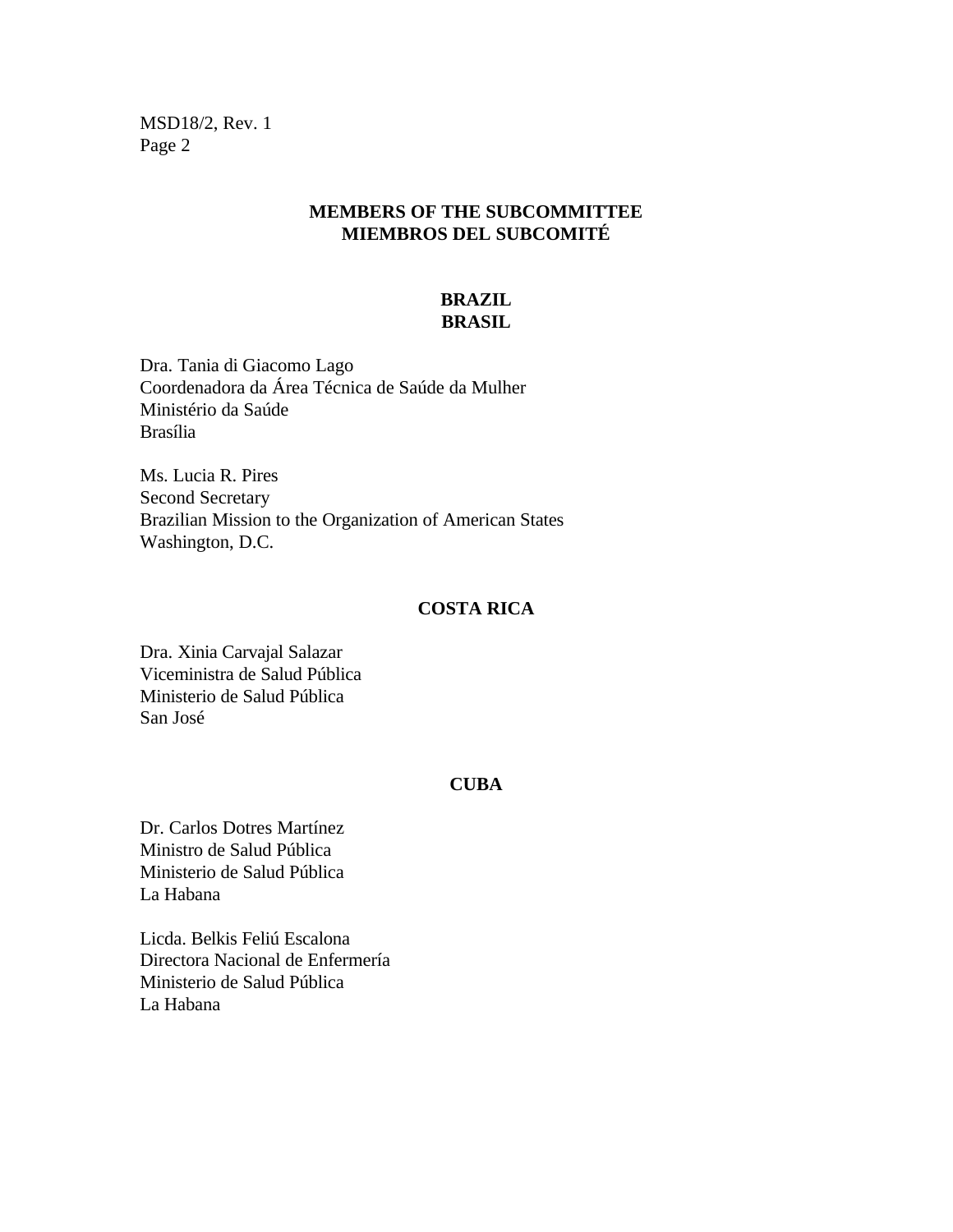### **MEMBERS OF THE SUBCOMMITTEE** (*cont*.) **MIEMBROS DEL SUBCOMITÉ** (*cont*.)

#### **CUBA** (*cont.*)

Dr. Antonio González Fernández Jefe, Departamento de Organismos Internacionales Ministerio de Salud Pública La Habana

Sr. Manlio Hernández Carbonell Tercer Secretario Misión Permanente de Cuba ante las Naciones Unidas New York, N.Y.

Sr. Roberto García Second Secretary Cuban Interests Section Washington, D.C.

#### **JAMAICA**

Ms. Margaret Lewis Director of the Planning and Evaluation Unit Ministry of Health Kingston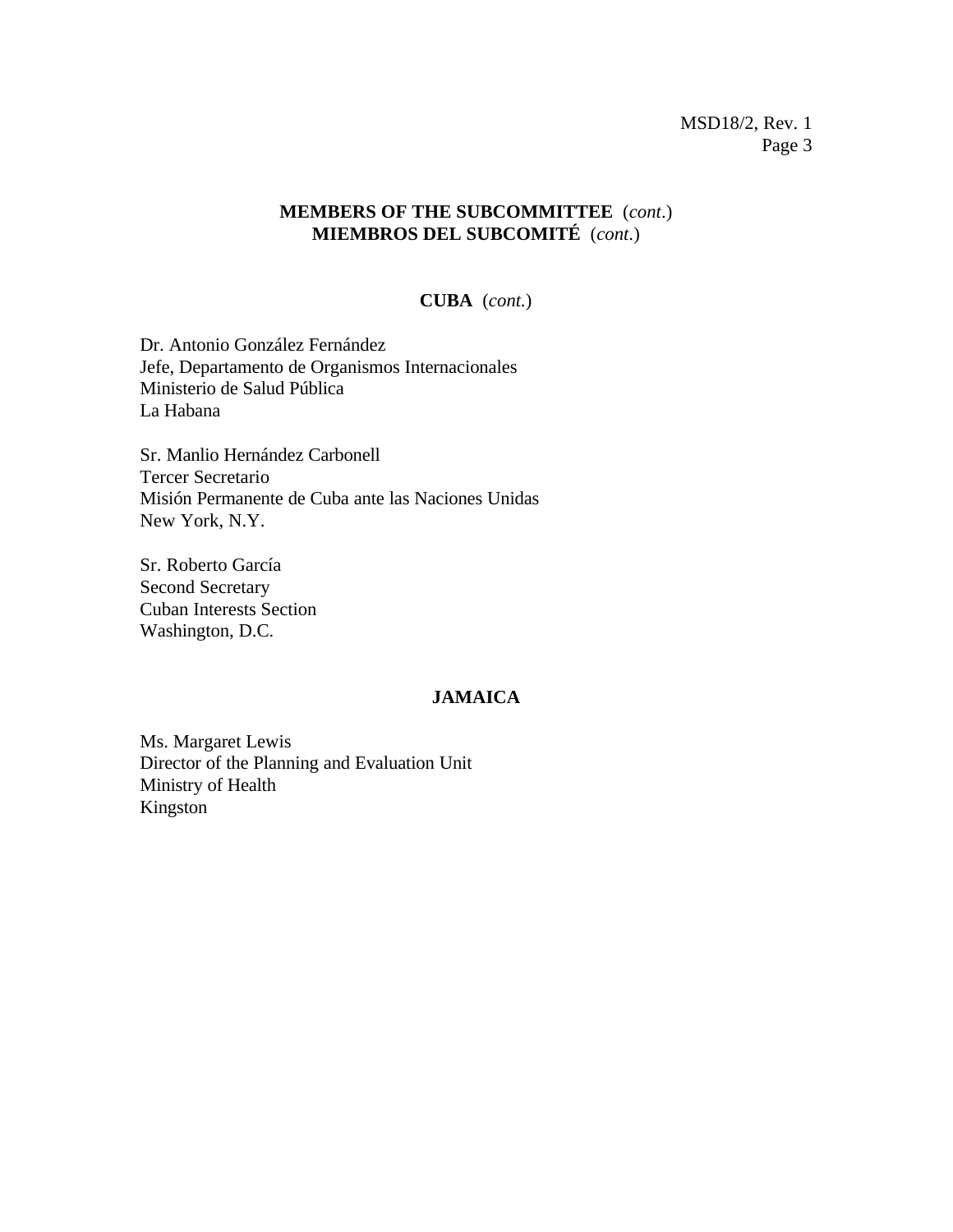### **MEMBERS OF THE SUBCOMMITTEE** (*cont*.) **MIEMBROS DEL SUBCOMITÉ** (*cont*.)

### **PARAGUAY**

Dra. Carmen Frutos de Almada Ministra de Salud Ministerio de Salud Pública y Bienestar Social Asunción

Sra. Haydé de Carminola de Aquino Ministra de la Mujer Ministerio de la Mujer Asunción

Sr. Julio César Arriola Ministro, Representante Alterno Misión Permanente del Paraguay ante la Organización de Estados Americanos

Dra. Elva Fleitas de Franco Directora General de Programas de Salud Ministerio de Salud y Pública y Bienestar Social Asunción

Dra. Marta Gamarra de Godoy Secretaria General Ministerio de Salud Pública y Bienestar Social Asunción

Dra. Sofía Cardozo de Aquino Directora, Región Sanitaria (Alto Paraná) Ministerio de Salud Pública y Bienestar Social Asunción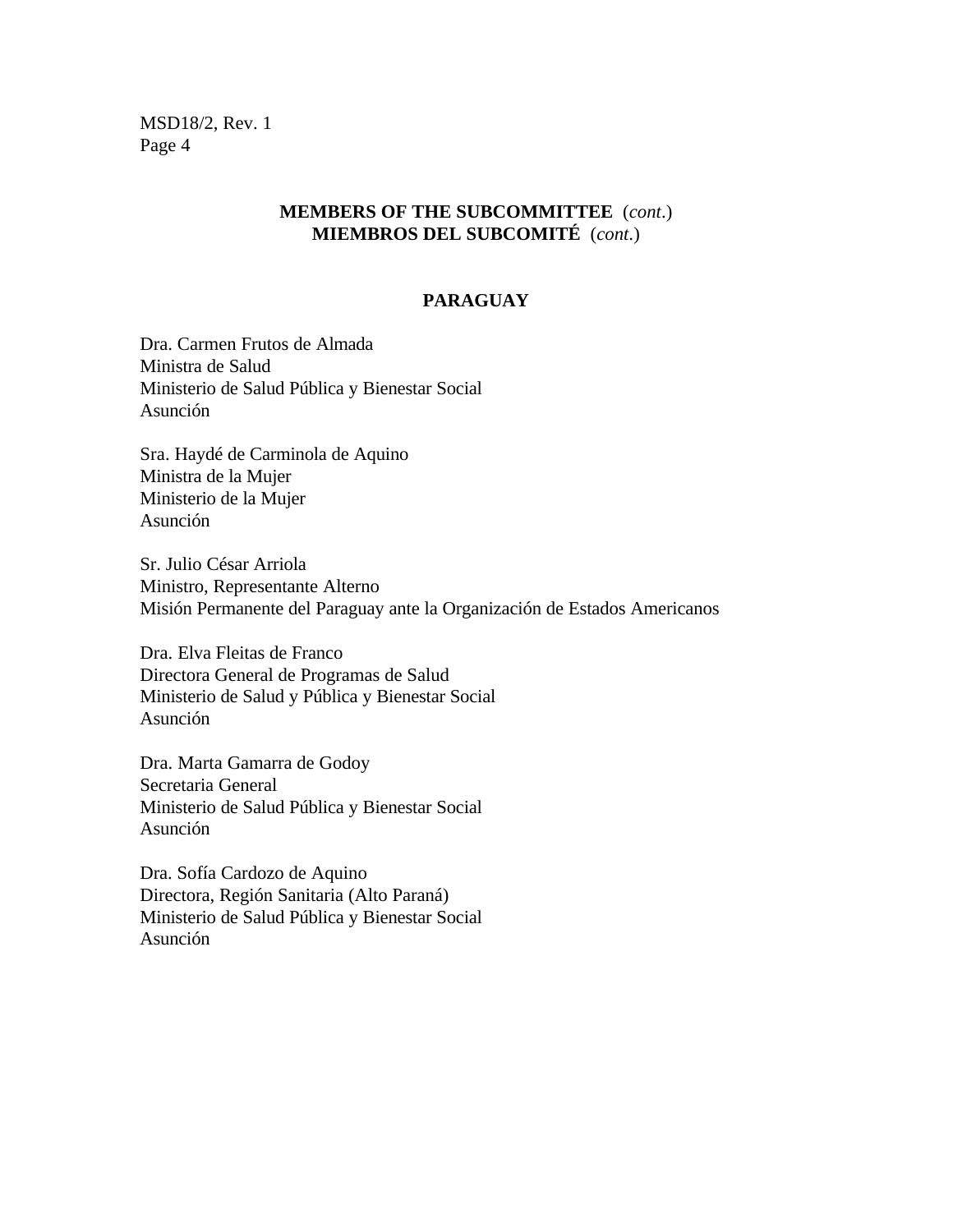### **MEMBERS OF THE SUBCOMMITTEE** (*cont*.) **MIEMBROS DEL SUBCOMITÉ** (*cont*.)

### **UNITED STATES OF AMERICA ESTADOS UNIDOS DE AMÉRICA**

Dr. Susan F. Wood Deputy Director Office of Women's Health U.S. Department of Health and Human Services Washington, D.C.

Ms. Mary Lou Valdez International Health Officer for the Americas Office of International and Refugee Health Office of Public Health and Science Rockville, Maryland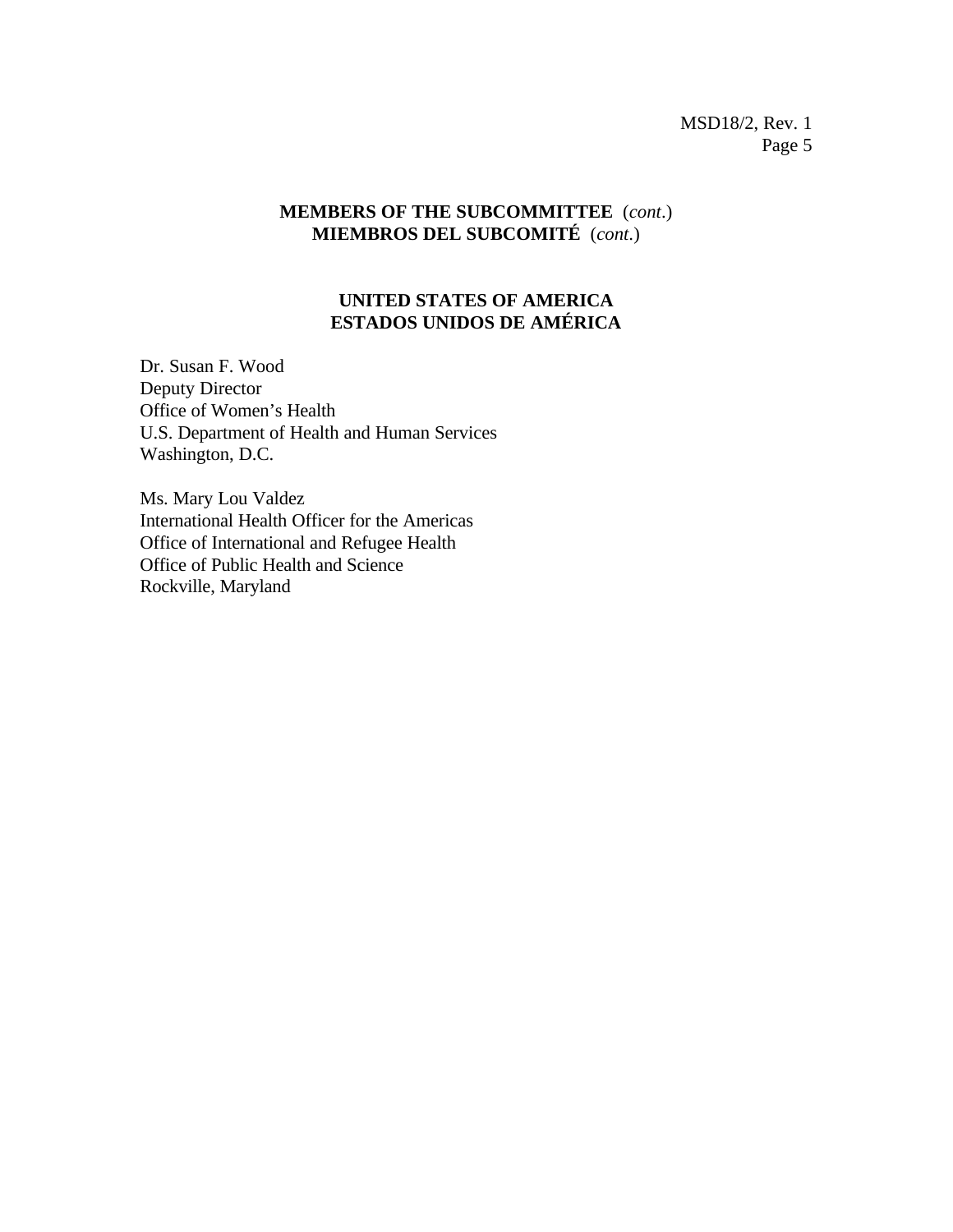### **OBSERVER MEMBER STATES ESTADOS MIEMBROS OBSERVADORES**

# **CANADA CANADÁ**

Ms. Diane Ponée Director, Women's Health Bureau Health Canada Ottawa, Ontario

#### **CHILE**

Sra. Ana Ayala González Encargada del Programa Salud de la Mujer y de la Prioridad Nacional Salud Sexual y Reproductiva Ministerio de Salud Santiago

Dra. Verónica Báez Pollier Encargada de Salud Servicio Nacional de la Mujer (SERNAM) Santiago

#### **ECUADOR**

Dra. Lola Villaquirán Directora Ejecutiva Consejo Nacional de Mujeres (CONAMU) **Quito** 

Dra. Ximena Abarca Durán Especialista de Salud Consejo Nacional de Mujeres Quito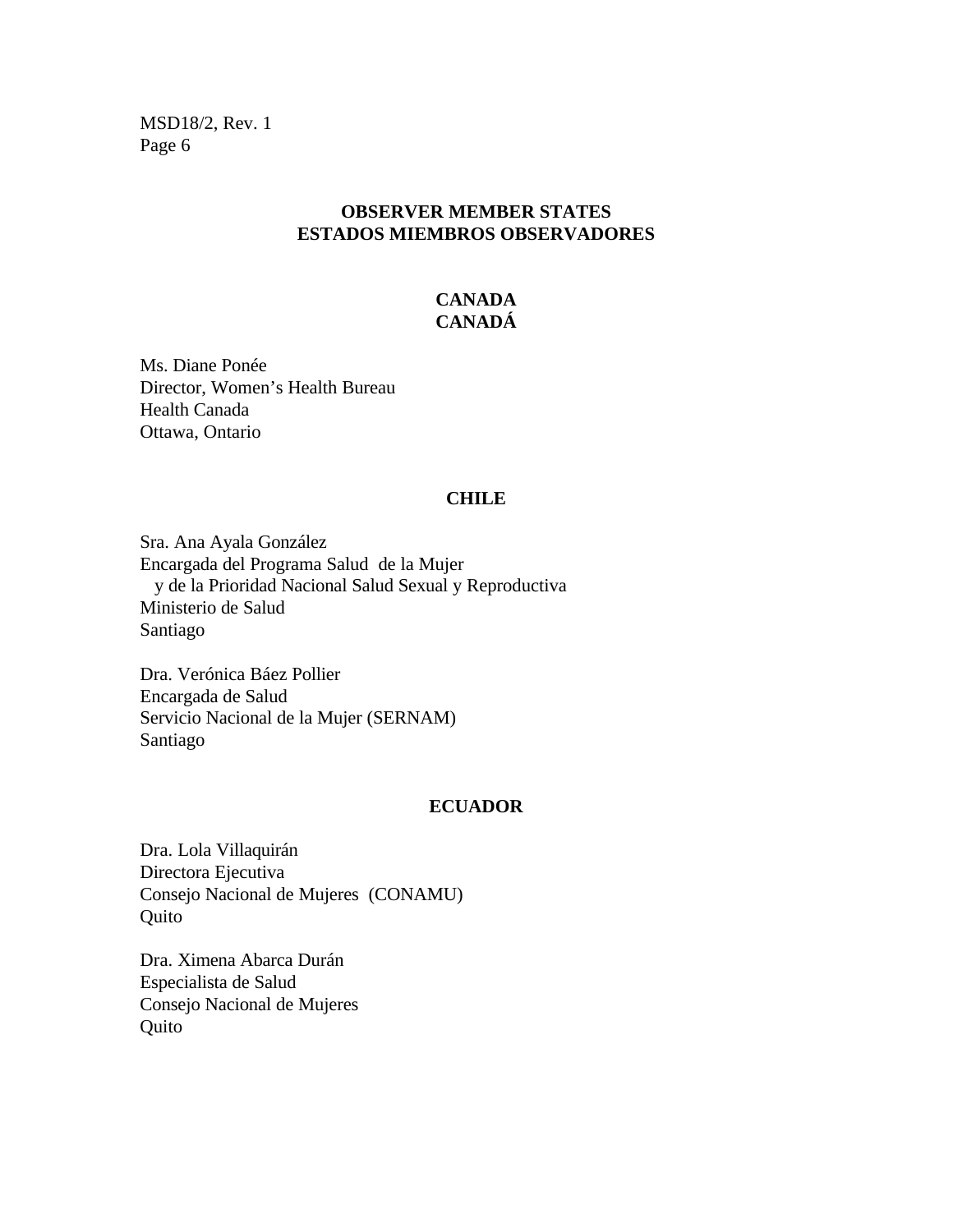# **OBSERVER MEMBER STATES** (*cont.*) **ESTADOS MIEMBROS OBSERVADORES** (*cont.*)

# **MEXICO MÉXICO**

Lic. Guillermo Reyes Castro Representante Alterno Misión Permanente de México ante la Organización de Estados Americanos Washington, D.C.

#### **NICARAGUA**

Lic. Mariangeles Arguello Viceministra de Salud Ministerio de Salud Managua

#### **URUGUAY**

Sra. Susana Rosa Delegada Alterna Misión Permanente del Uruguay ante la Organización de Estados Americanos Washington, D.C.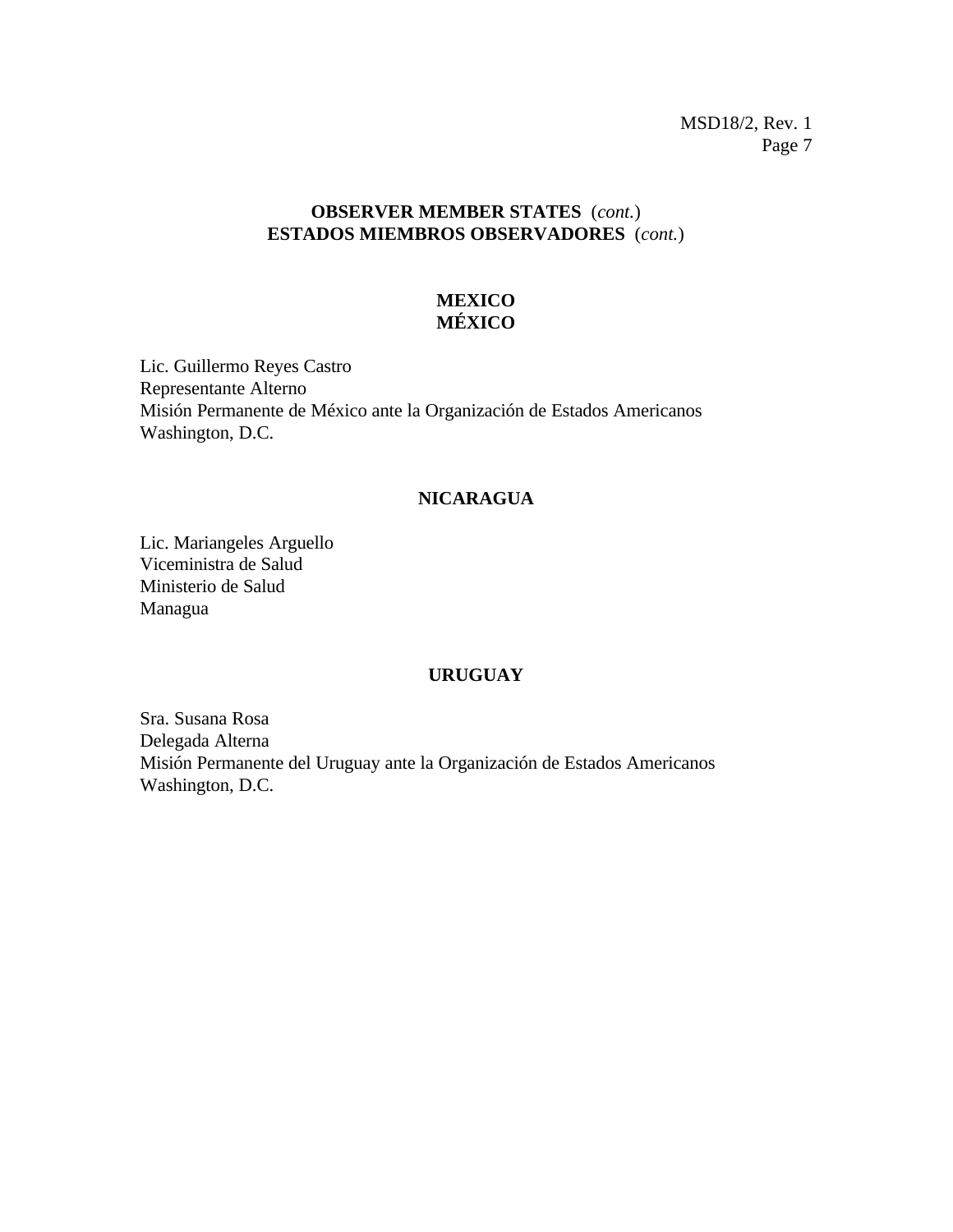### **OBSERVER ASSOCIATE STATE ESTADO ASOCIADO OBSERVADOR**

### **PUERTO RICO**

Dra. Marta Bustillo Hernández Instructora/Investigadora Centro Mujer y Salud Recinto de Ciencias Médicas Universidad de Puerto Rico San Juan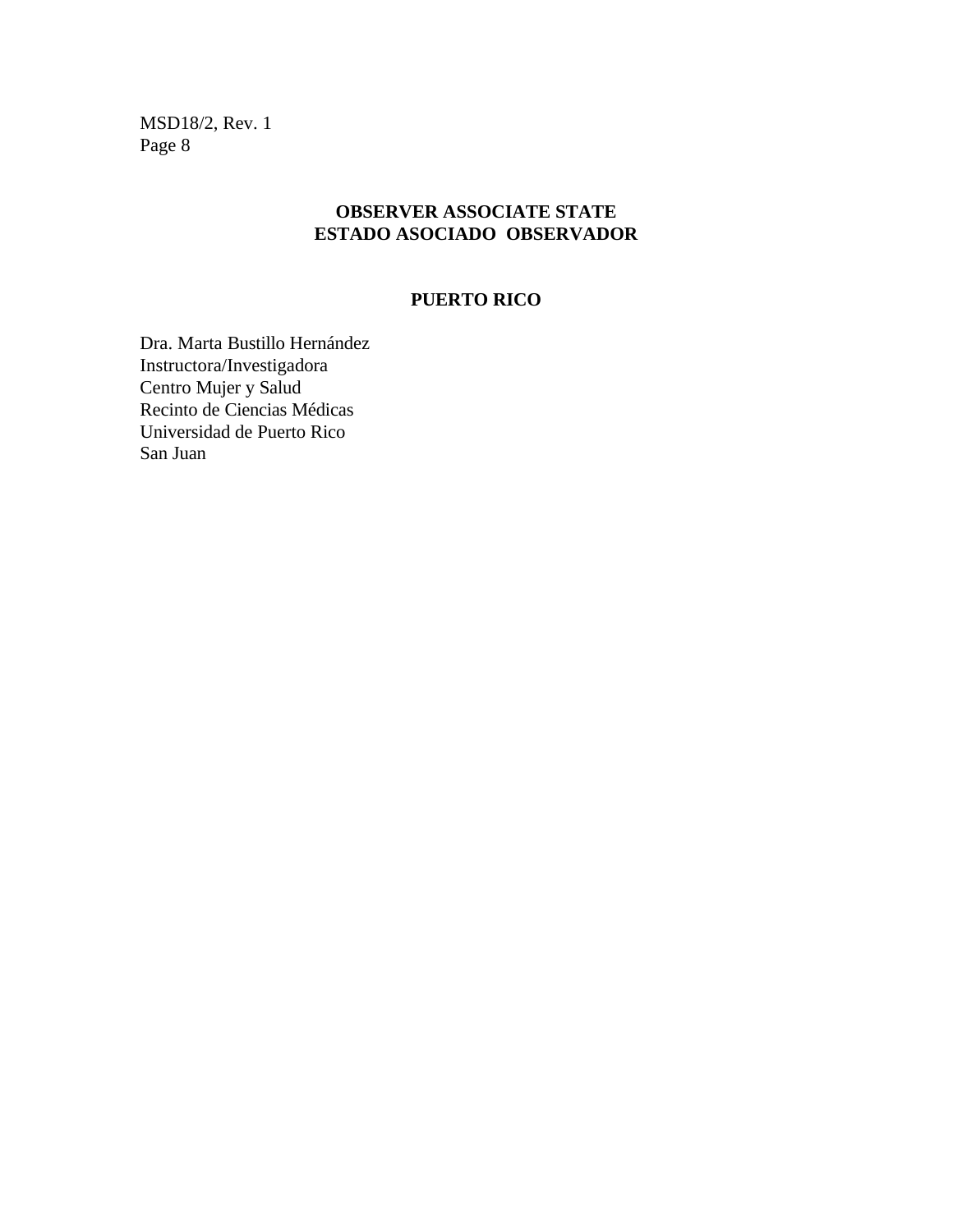### **OBSERVER OBSERVADOR**

### **TURKS AND CAICOS ISLANDS ISLAS TURCAS Y CAICOS**

Ms. Marilyn Forbes Permanent Secretary Ministry of Health, Education, Social Welfare and Social Security Grand Turk

Ms. Monica Wilson Primary Health Care Manager Ministry of Education, Social Welfare and Social Security Grand Turk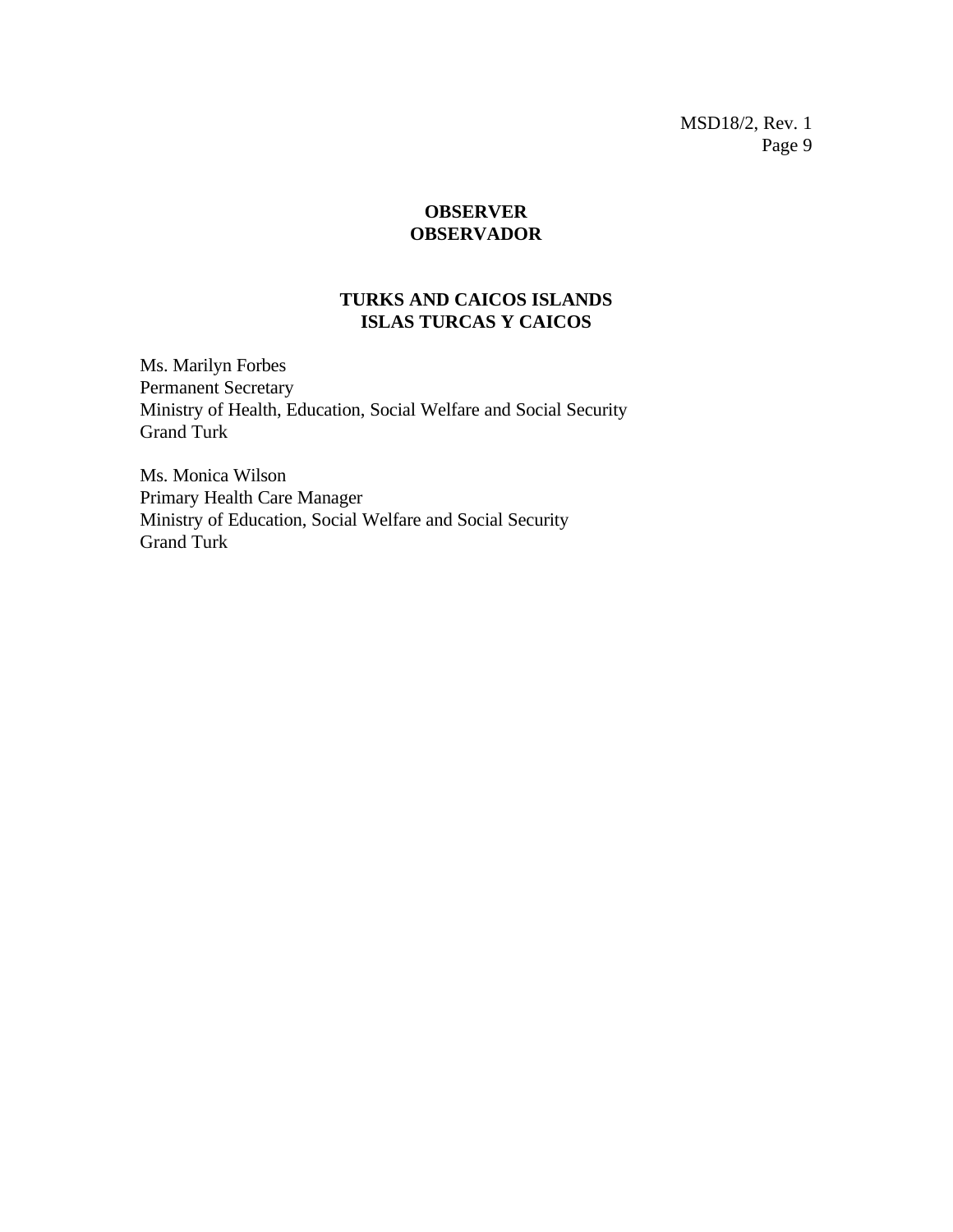### **OBSERVERS OBSERVADORES**

### **NONGOVERNMENTAL ORGANIZATIONS ORGANIZACIONES NO GUBERNAMENTALES**

### *Canadian Women's Health Network*

Ms. Madeline F. Boscoe Exeecutive Coordinator Winnipeg, Manitoba

# *WHO Collaborating Center in Women's Health*

Ms. Monica Riutort Director, Latin America Toronto, Canada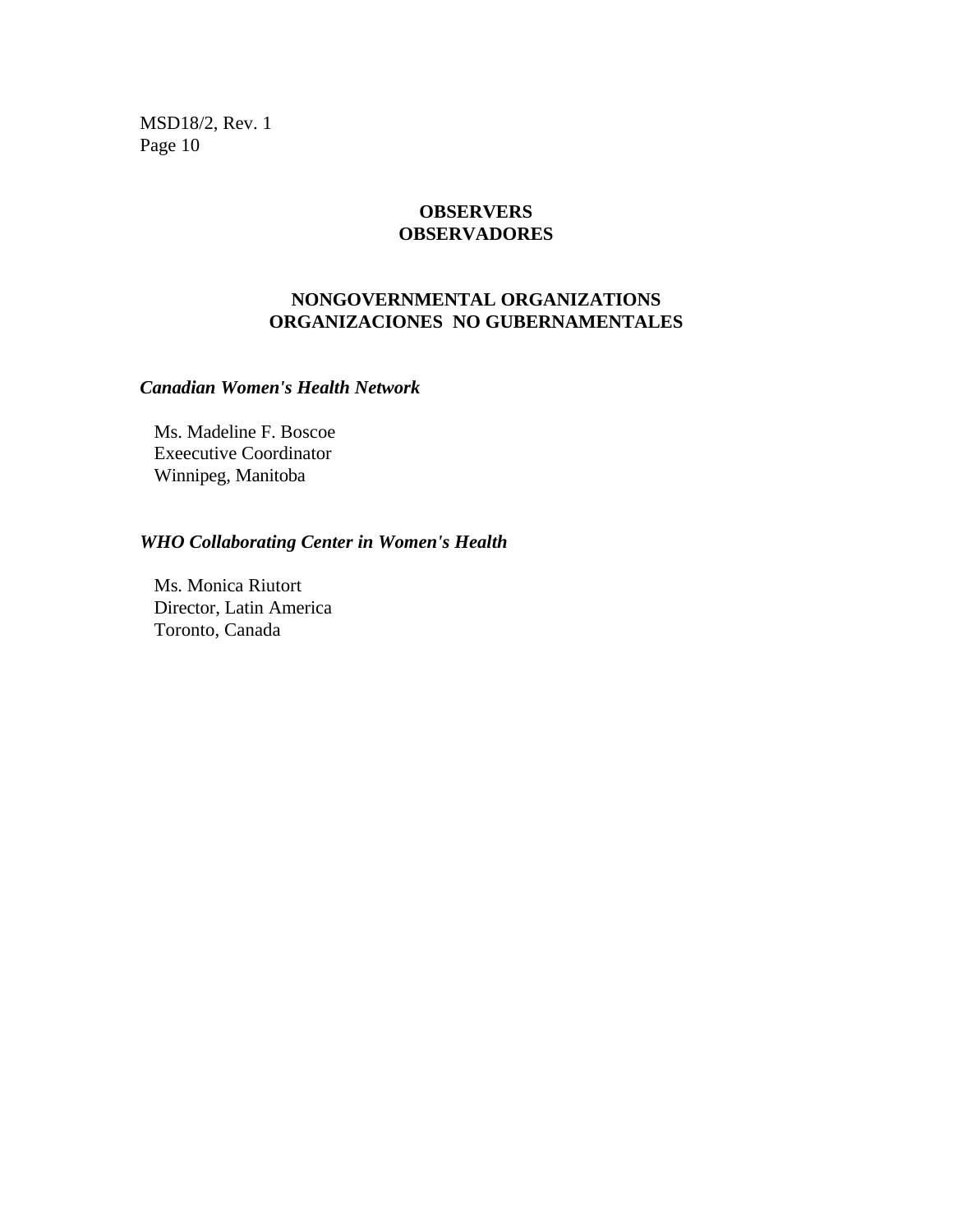### **PAN AMERICAN HEALTH ORGANIZATION ORGANIZACIÓN PANAMERICANA DE LA SALUD**

*Secretary ex officio of the Session Secretario ex officio de la Sesión*

Sir George Alleyne Director

*Advisers to the Director Asesores del Director*

Dr. David Brandling-Bennett Deputy Director

Dr. Mirta Roses Assistant Director

Mr. Eric J. Boswell Chief of Administration

Dr. Daniel López Acuña Director, Division of Health Systems and Services Development

Dr. Juan Antonio Casas Director, Division of Health and Human Development

Dr. Stephen J. Corber Director, Division of Disease Prevention and Control

Dr. Ciro De Quadros Director, Special Program on Vaccines and Immunization

Mr. Horst Otterstetter Director, Division of Health and Environment

Dr. José Antonio Solís Director, Division of Health Promotion and Protection